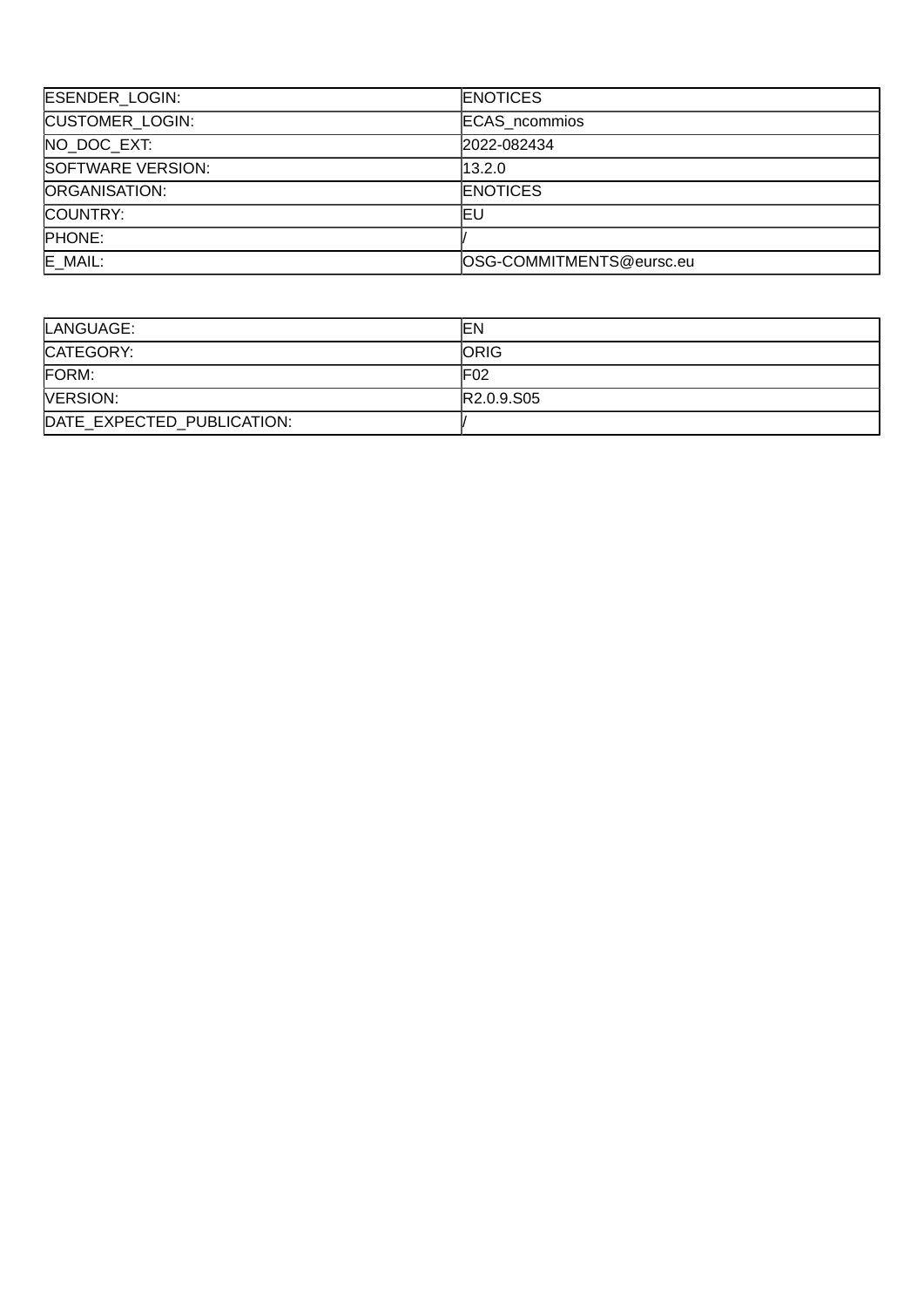#### **Contract notice**

## **Supplies**

**Legal Basis:**

Directive 2014/24/EU

# **Section I: Contracting authority**

#### I.1) **Name and addresses**

Official name: Office of the Secretary General of the European Schools National registration number: 0850.690.394 Postal address: Rue de la Science 23 Town: Brussels NUTS code: BE100 Arr. de Bruxelles-Capitale / Arr. Brussel-Hoofdstad Postal code: 1040 Country: Belgium E-mail: [OSG-PROCUREMENT@eursc.eu](mailto:OSG-PROCUREMENT@eursc.eu) Telephone: +32 28952670 **Internet address(es):**

# Main address:<http://www.eursc.eu> Address of the buyer profile: <https://www.eursc.eu>

### I.3) **Communication**

The procurement documents are available for unrestricted and full direct access, free of charge, at: [https://](https://www.eursc.eu/fr/Office/public-procurement) [www.eursc.eu/fr/Office/public-procurement](https://www.eursc.eu/fr/Office/public-procurement)

Additional information can be obtained from the abovementioned address

Tenders or requests to participate must be submitted to the abovementioned address

# I.4) **Type of the contracting authority**

European institution/agency or international organisation

I.5) **Main activity** Education

# **Section II: Object**

II.1) **Scope of the procurement**

#### II.1.1) **Title:**

ACQUISITION OF MATERIAL AND SUPPLIES FOR THE LABORATORIES OF SCIENCES FOR THE EUROPEAN SCHOOLS

# II.1.2) **Main CPV code**

38000000 Laboratory, optical and precision equipments (excl. glasses)

II.1.3) **Type of contract Supplies** 

# II.1.4) **Short description:**

The subject of this call for tenders is the supply and delivery of material and supplies for the laboratories of biology, physics, chemistry and for integrated sciences, for the European schools.

#### II.1.5) **Estimated total value**

Value excluding VAT: 2 240 000.00 EUR

II.1.6) **Information about lots**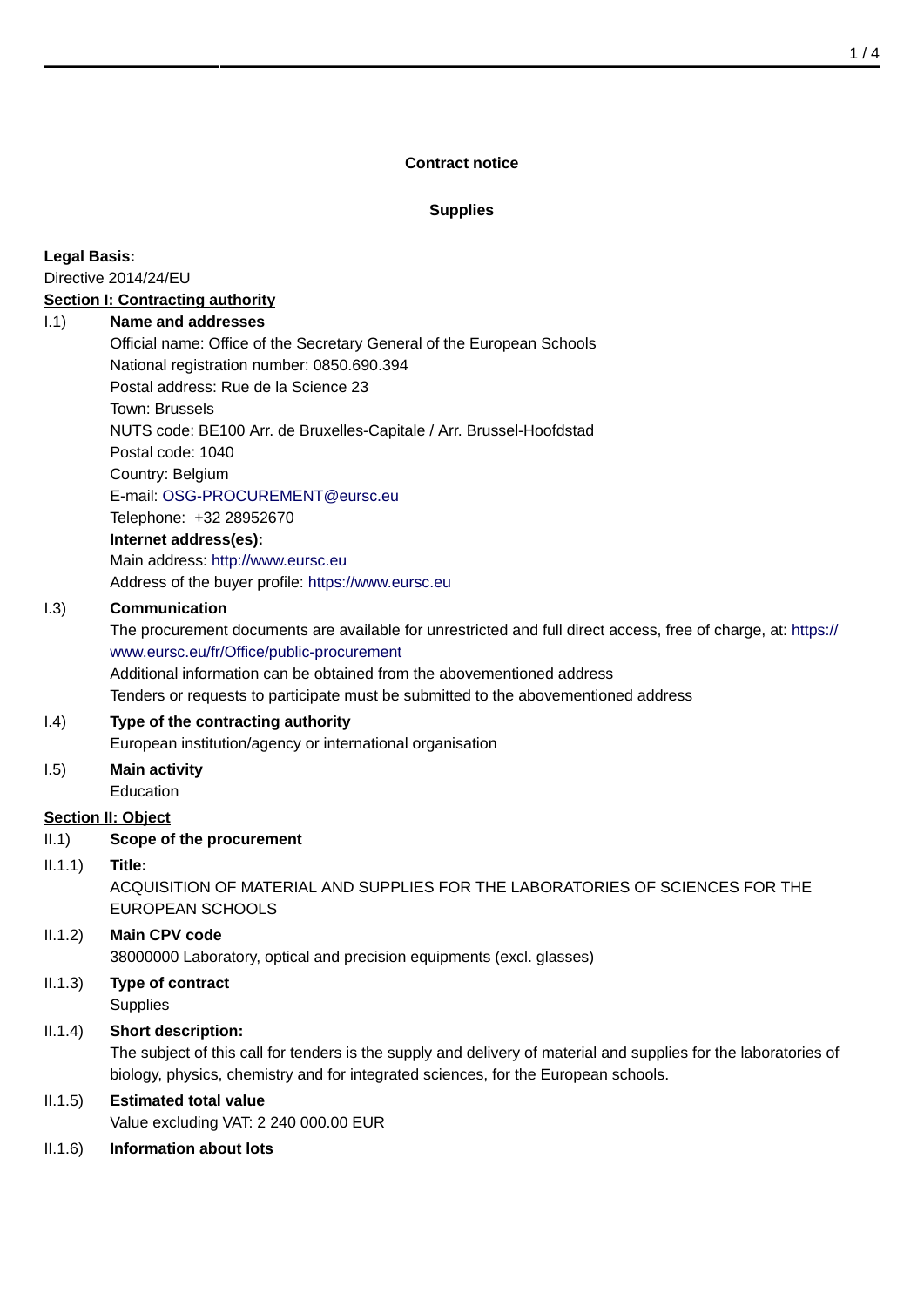This contract is divided into lots: yes Tenders may be submitted for all lots II.2) **Description** II.2.1) **Title:** BELGIUM-LUXEMBURG- The NETHERLANDS Lot No: 1 II.2.2) **Additional CPV code(s)** 38000000 Laboratory, optical and precision equipments (excl. glasses) II.2.3) **Place of performance** NUTS code: BE Belgique / België NUTS code: LU Luxembourg NUTS code: NL Nederland II.2.4) **Description of the procurement:** The subject of this call for tenders is the supply and delivery of material and supplies for the laboratories of biology, physics, chemistry and for integrated sciences, for the European schools BELGIUM-LUXEMBURG- The NETHERLANDS II.2.5) **Award criteria** Price is not the only award criterion and all criteria are stated only in the procurement documents II.2.6) **Estimated value** Value excluding VAT: 1 660 000.00 EUR II.2.7) **Duration of the contract, framework agreement or dynamic purchasing system** Duration in months: 12 This contract is subject to renewal: yes Description of renewals: The FWC is renewed automatically three (3) times for twelve (12) months each II.2.10) **Information about variants** Variants will be accepted: yes II.2.11) **Information about options** Options: no II.2.13) **Information about European Union funds** The procurement is related to a project and/or programme financed by European Union funds: no II.2.14) **Additional information** II.2) **Description** II.2.1) **Title:** GERMANY Lot No: 2 II.2.2) **Additional CPV code(s)** 38000000 Laboratory, optical and precision equipments (excl. glasses) II.2.3) **Place of performance** NUTS code: DE Deutschland II.2.4) **Description of the procurement:** The subject of this call for tenders is the supply and delivery of material and supplies for the laboratories of biology, physics, chemistry and for integrated sciences, for the European schools in Germany

2 / 4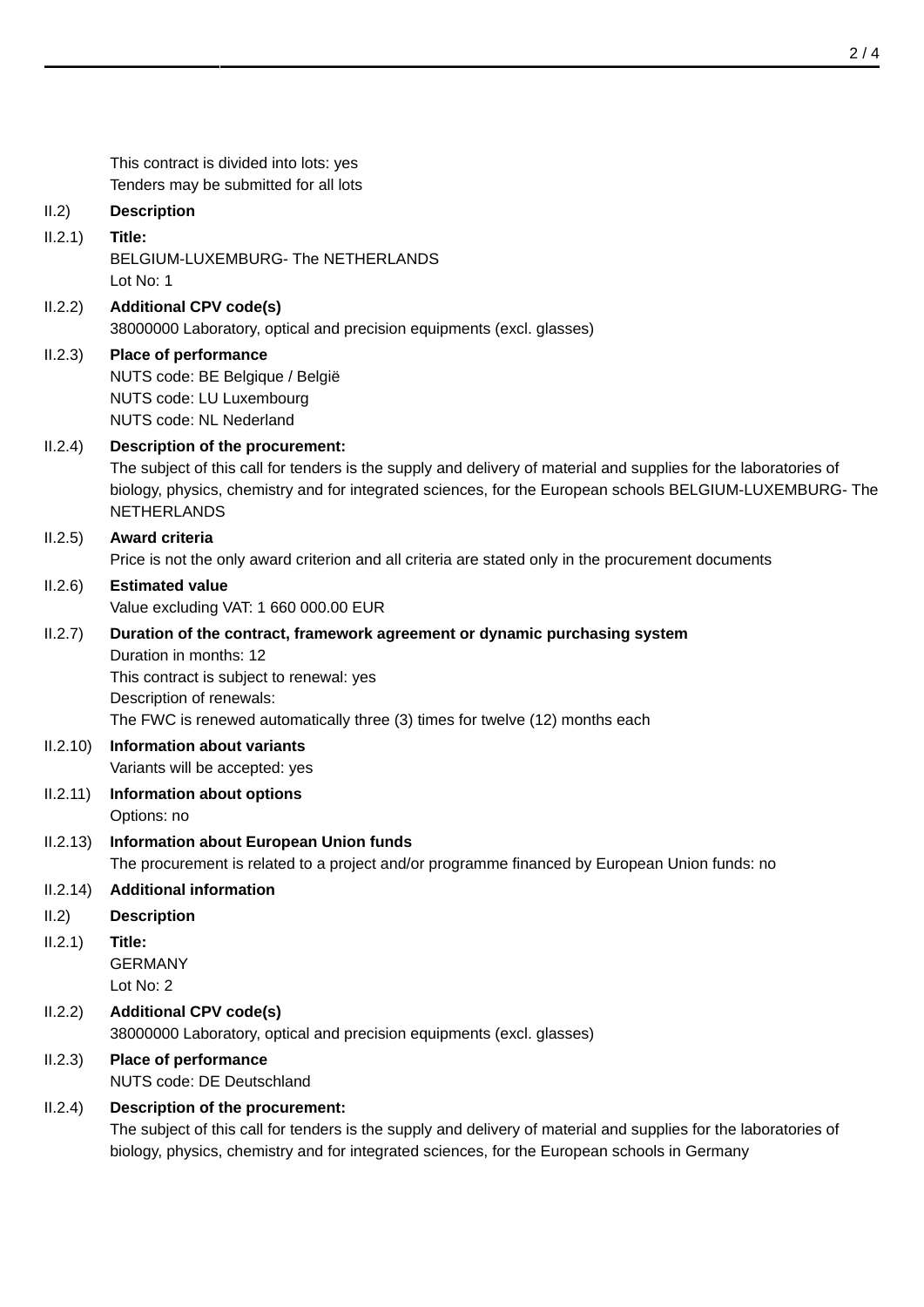| II.2.5)  | Award criteria<br>Price is not the only award criterion and all criteria are stated only in the procurement documents                                                                                                                                                 |
|----------|-----------------------------------------------------------------------------------------------------------------------------------------------------------------------------------------------------------------------------------------------------------------------|
| II.2.6)  | <b>Estimated value</b><br>Value excluding VAT: 580 000.00 EUR                                                                                                                                                                                                         |
| II.2.7)  | Duration of the contract, framework agreement or dynamic purchasing system<br>Duration in months: 12                                                                                                                                                                  |
|          | This contract is subject to renewal: yes<br>Description of renewals:<br>The FWC is renewed automatically three (3) times for twelve (12) months each                                                                                                                  |
| II.2.10) | <b>Information about variants</b><br>Variants will be accepted: yes                                                                                                                                                                                                   |
| II.2.11) | <b>Information about options</b><br>Options: no                                                                                                                                                                                                                       |
| II.2.13) | Information about European Union funds<br>The procurement is related to a project and/or programme financed by European Union funds: no                                                                                                                               |
| II.2.14) | <b>Additional information</b>                                                                                                                                                                                                                                         |
|          | <b>Section IV: Procedure</b>                                                                                                                                                                                                                                          |
| IV.1)    | <b>Description</b>                                                                                                                                                                                                                                                    |
| IV.1.1)  | <b>Type of procedure</b><br>Open procedure                                                                                                                                                                                                                            |
| IV.1.3)  | Information about a framework agreement or a dynamic purchasing system<br>The procurement involves the establishment of a framework agreement<br>Framework agreement with several operators<br>Envisaged maximum number of participants to the framework agreement: 3 |
| IV.1.8)  | Information about the Government Procurement Agreement (GPA)<br>The procurement is covered by the Government Procurement Agreement: no                                                                                                                                |
| IV.2)    | Administrative information                                                                                                                                                                                                                                            |
| IV.2.2)  | Time limit for receipt of tenders or requests to participate<br>Date: 05/07/2022<br>Local time: 12:00                                                                                                                                                                 |
| IV.2.3)  | Estimated date of dispatch of invitations to tender or to participate to selected candidates                                                                                                                                                                          |
| IV.2.4)  | Languages in which tenders or requests to participate may be submitted:<br>English, French                                                                                                                                                                            |
| IV.2.7)  | <b>Conditions for opening of tenders</b><br>Date: 07/07/2022<br>Local time: 10:00<br>Place:<br>Office of the Secretary general of the European schools<br>rue de la Science 23<br>1040 Brussels<br>Information about authorised persons and opening procedure:        |
|          | A maximum of two representatives per tender can attend the opening of tenders as provided in Section IV.2.7<br>of the contract notice. For organisational and security reasons, the tenderer must provide the full name and                                           |